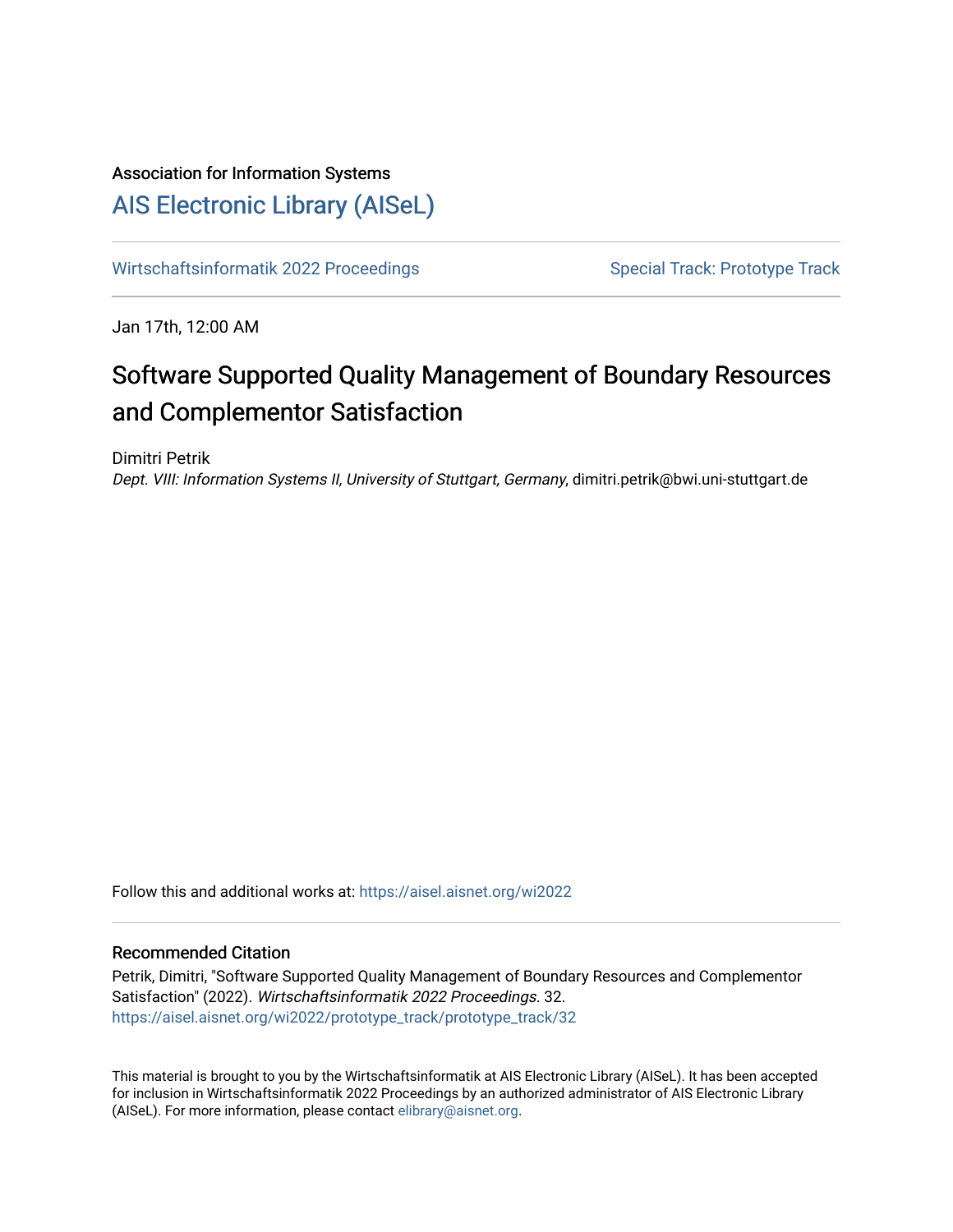# **Software Supported Quality Management of Boundary Resources and Complementor Satisfaction**

Dimitri Petrik<sup>1</sup>

<sup>1</sup> University of Stuttgart, Information Systems II, Stuttgart, GER dimitri.petrik@bwi.uni-stuttgart.de

**Abstract.** Fostering the provision of digital services, innovation platforms reorganize the value creation, enabling complementary partners to innovate through the utilization of the offered boundary resources (BR). However, the use of BR for ecosystem management can become a challenging task for the platform provider. For example, due to the large number of BRs and their simultaneous use by complementors, it is a challenge for the platform provider to monitor and improve the quality of the BRs simultaneously. Against this background, the paper presents a partial dissertation result, introducing a software prototype for collecting complementor feedback on BRs. This feedback is processed to improve the quality of BRs and monitor complementor satisfaction to facilitate the management of the BR ecosystem. The prototype was evaluated with representatives from 10 industrial and enterprise IoT platform companies, confirming its usefulness for platform ecosystem providers, which is why it qualifies for the prototype excellence track format.

**Keywords:** Boundary Resources, Quality Management, Complementor Satisfaction Monitoring, Ecosystem Management, Software Prototype.

## **1 Introduction**

Software platforms with open interfaces bundle a modular architecture to integrate their offerings and a set of specific functionalities for complementary partners to innovate. Complying with the innovation platform concept, digital platforms offer a digital infrastructure for multilateral partners to collaborate on the provision of digital services and digitized products, enabling ecosystems [1, 2]. A successful platform business model includes the evolution of the platform core and requires an appropriate participation architecture to support the engagement of complementary third parties. Boundary Resources (BRs) offer a concrete approach to open the platform and enable value co-creation between the ecosystem participants [3, 4, 5].

Already researched BRs include technical (i.e., for communication with the platform core and development of complements) and non-technical resources to transfer knowledge and platform-related capabilities from the platform provider to complementary third parties, enabling the complement creation [6, 7]. Since complementors use BR to leverage industrial use cases, they evaluate their quality during the complement development. Consequently, after opening a platform, a

<sup>17</sup>th International Conference on Wirtschaftsinformatik, February 2022, Nürnberg, Germany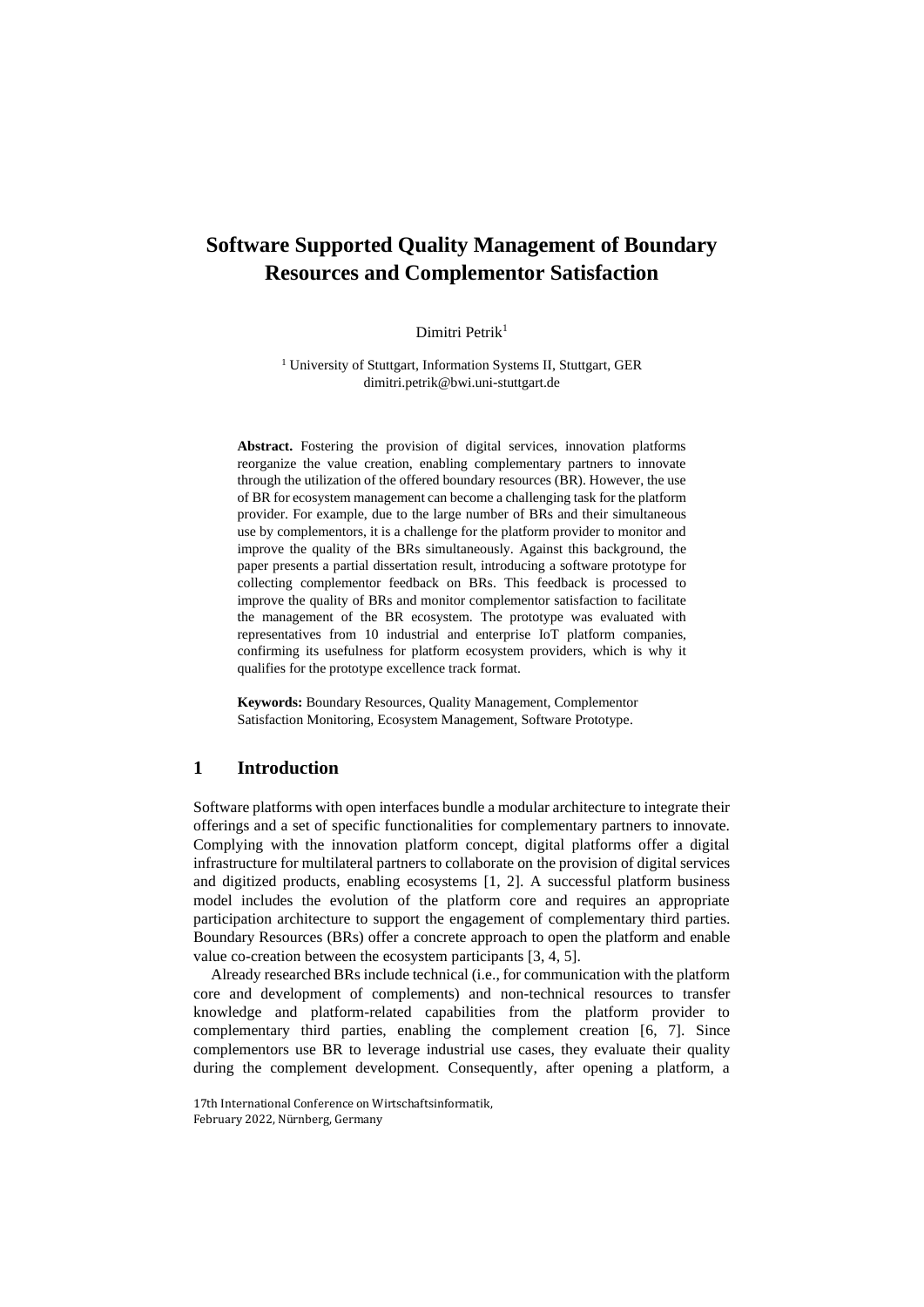platform provider launches and maintains BR for the ecosystem participants to keep them attractive since they serve as contact points with the complementors. In fact, prior research even recognized how BRs create value-based lock-ins or be used in opportunistic competitive activities [4, 8]. Since ecosystem participants perceive quality differences of the BR, which they use to create complements, the quality of BRs can be used in competition between platform providers [9, 10]. Competing platform ecosystems can use excellent BR quality to get a competitive advantage and engage valuable complementors because otherwise, those can multihome or abandon platform ecosystems due to insufficient quality of BR [9]. In theory, quality is considered an antecedent of satisfaction. Both variables correlate, so high quality can lead to high satisfaction, which in turn manifests itself in the continued use of information systems. It has been empirically proven that complementors can distinguish the quality of BR and provide feedback around BR quality. Hence, platform providers are advised to collect feedback systematically from complementors on the experienced BR quality and use it for quality improvement [9, 11, 12].

However, the continuous evolvement and the associated quality maintenance of BRs can be highly complex for platform providers. This complexity is fueled by the high numbers and the variety of existing and used BRs. BR quality management requires simultaneous monitoring and results in complex decision problems, which BRs should be qualitatively improved to maximize satisfaction. Despite the importance of BRs and the complexity of the BR maintenance, there is still no market-ready software support for platform companies to monitor the quality of BR. In practice, BRs are permanently used by platform providers in various domains such as the industrial internet of things (IIoT) but without adequate decision support to manage the BR quality. This paper introduces a prototypical implementation of a quality monitoring system for BRs. In the context of this work, the prototype represents a design artifact, according to Hevner et al. [13], which acts as an operational model of a software system that implements partial functions of a future full-fledged enterprise software system. The prototype enables the collection of feedback on the BR quality for the calculation of key performance indicators (KPIs) and their presentation in a dashboard, demonstrating the realization of the prior study results of the same research project [9] as application software, supporting quality improvement and further development of BRs. Such an application software could reduce the efforts of gathering complementor feedback and accelerate the quality improvement of BRs. In addition, the prototype fosters a productive enterprise use of BR quality management.

#### **2 Ecosystem Management through Boundary Resources**

Simultaneous management of multiple BRs can pose a severe challenge to ecosystem managers in orchestrating platform companies. Previous work found how numerous the BR offering of a platform provider can be [6, 9]. Accordingly, quality management poses a complex decision problem to monitor and optimally allocate a limited budget for the quality improvement of multiple BRs. The prototype relies on the empirical collection of concrete user feedback, utilizing the methodology used in satisfaction surveys, such as the critical incident technique (CIT), to precisely identify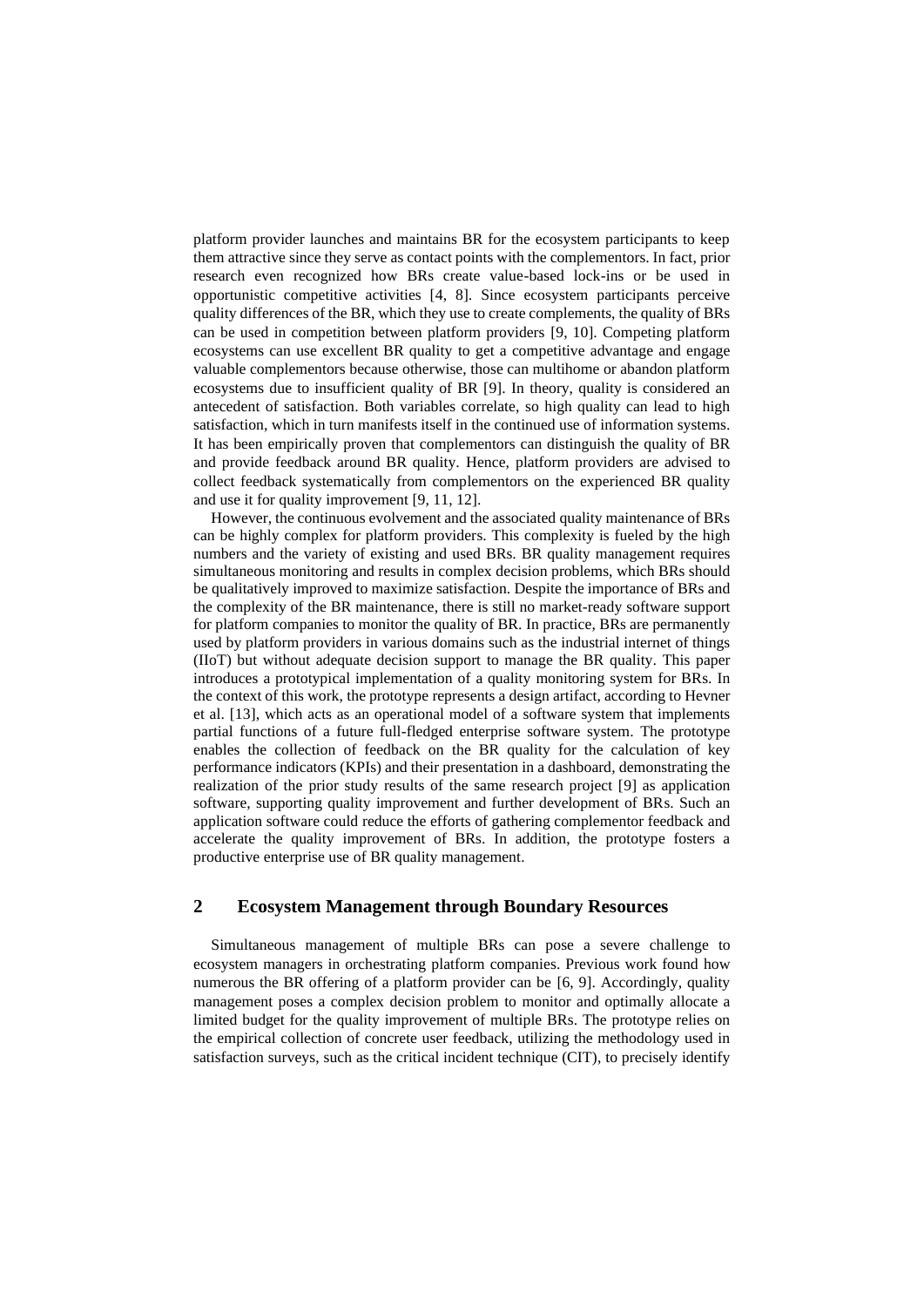and eliminate quality deficits in the design of BRs, which are important for the complementors [14]. At the same time, CIT feedback can be systematized by applying the Kano model to assess whether the quality improvement will increase the complementor satisfaction or merely help to avoid frustration [15, 16].

In previous studies, it was observed that complementors are generally willing to give feedback on the BRs used and judge perceived quality [9]. After all, complementors from the platform ecosystem can expect the platform quality to improve and thus either achieve better quality complements or implement them with less effort. The ecosystem management can use this feedback to implement quality management of BRs, fostering the overall ecosystem attractiveness through complementor satisfaction.

## **3 Prototype Presentation**

During the conception of the prototype, related approaches that have already been implemented as enterprise software were studied. We identified computer-aided quality (CAQ) and application programming interface (API) management as appropriate to support the BR quality management. Computer-aided quality (CAQ) systems, for example, form a suitable conception basis for BR quality management, as they enable mapping measures for the fulfillment of quality management processes based on previously collected quality data. A modern CAQ system includes customizable workflows for controlling information, visualizing data, and calculating key figures [17]. However, the purpose of CAQ systems is to track physical components and are used in manufacturing. Additionally, the software industry offers commercial services for API management. APIs exceed the purely technical significance for API-providing companies and require a lifecycle-related form of management [18]. However, an API management service is only designed to support the management of a single BR type and neglects the existing variety of BRs in specific application domains and the interdependencies of different BR. In domains such as IIoT, other BRs such as SDKs or connectivity libraries are highly important to implement complements. API management services are not designed for the quality management of these BRs. [9, 19]. Hence, existing concepts do not sufficiently consider the construct of BRs in platform ecosystems, also neglecting the fact that complementors use numerous digital BRs that offer digital feedback opportunities. Although, there are digital communication channels such as support forums, commonly integrated into developer portals, allowing the collection of feedback from the complementary users of BRs on their quality. However, developer forums are predominantly used for feedback on technical BRs, while satisfaction-generating non-technical BRs [9] lack systems to gather feedback. Moreover, according to the current state of research, developer portals are still affected by information fragmentation [20, 21]. Thus, there may be different portals with fragmented forums. This circumstance additionally complicates the analysis of feedback on the quality of heterogeneous BR portfolios, highlighting the need for a system, which is (1) focused solely on BR, yet (2) can be flexibly adapted to the current BR portfolio and (3) can also utilize existing feedback channels.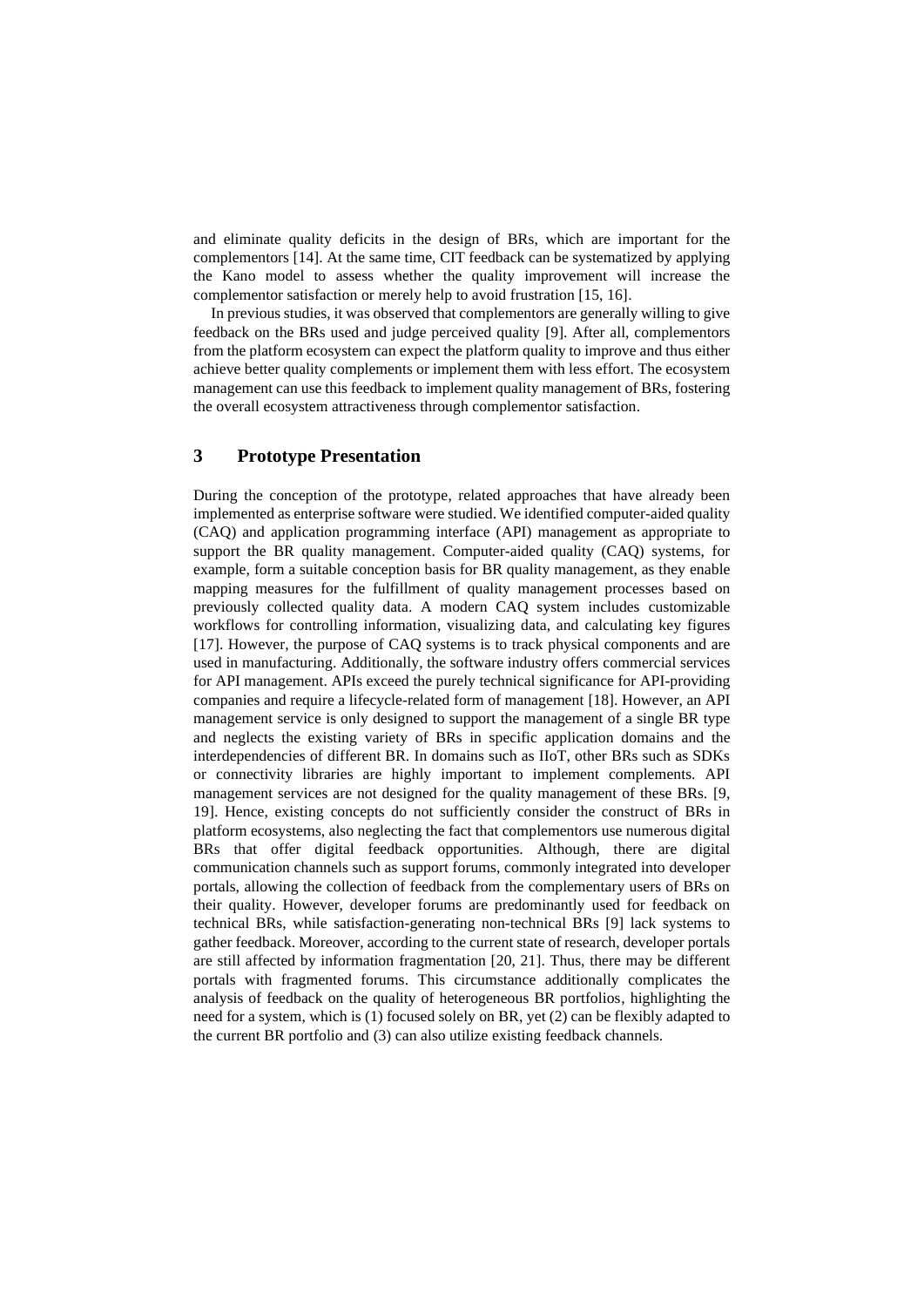From the user perspective, the functions of these system components can be described as user stories and assigned to the complementors and platform providers:

| <b>Stakeholder</b> | <b>User stories</b>                                                       |
|--------------------|---------------------------------------------------------------------------|
| Complementors      | As a user of BR, complementary developers would like to provide           |
|                    | feedback on BR to inform the platform provider about quality              |
|                    | shortcomings and their current satisfaction levels                        |
| Platform provider  | As a BR designer, the platform provider would like to receive feedback    |
|                    | from BR users on the BR usage to analyze it using suitable analysis       |
|                    | techniques and KPIs and improve the BR quality.                           |
| Platform provider  | As a BR designer, the platform provider wants relevant information        |
|                    | visually processed to get an overview of the current quality level of the |
|                    | BR and the satisfaction level of the complementors.                       |
| Platform provider  | As a BR designer, the platform provider would like to see the feedback    |
|                    | processed in real-time if possible and send reports to the departments    |
|                    | involved in designing the specific BR, which require improvement.         |
| Platform provider  | As a BR designer, the platform provider would like to receive             |

**Table 1.** Functionalities of the prototype from the user perspective

Accordingly, while a platform provider is the primary user of the quality management system, sid complementors are critical because they use the BR and generate feedback. The prototype is a web application, which can be assessed via the following URL: [https://br-satisfaction-management.de](https://br-satisfaction-management.de/) The landing page serves as an entry point to navigate to the three functional areas of the prototype: 1) Form for complementors; 2) Dashboard for platform providers; 3) Dynamic reports for platform providers. In the following, the Fundamental Modeling Concepts block diagram is used to demonstrate the intertwined functionalities of the prototype:

recommendations based on the collected BR user feedback.



**Figure 1.** Conceptual design of the prototype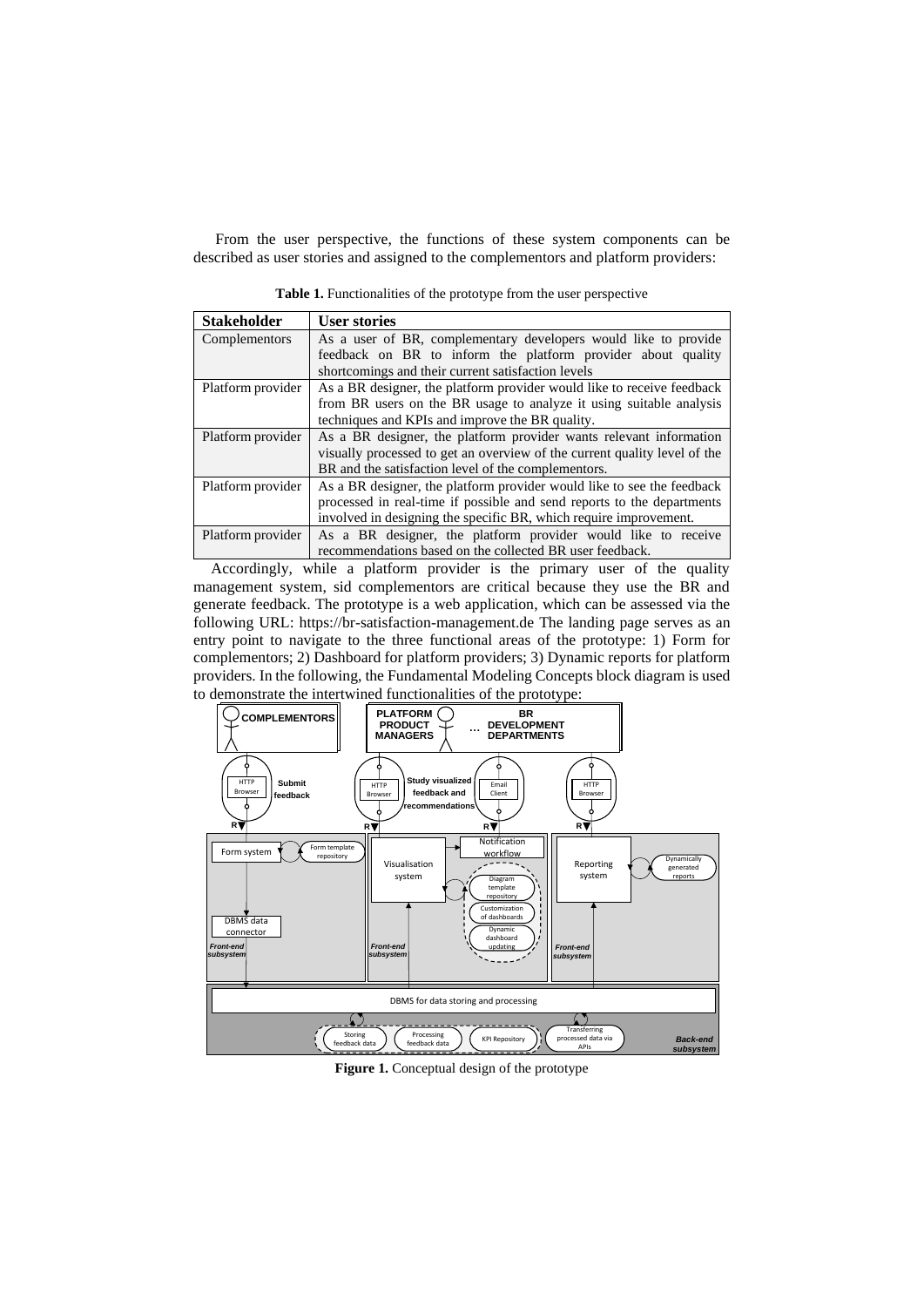A form system acts as a front-end subsystem of the prototype and enables continuous capturing of feedback on the quality of BRs from the complementors, fulfilling the requirements of the first and second user stories. Complementors can provide their feedback on quality issues of BRs through critical incidents. Additionally, Likert-type scales are used for numerical self-assessment of the satisfaction level. The form is connected with a backend module capable of storing and processing the feedback data.

After the feedback submission, the data is sent to a database management system, and this subsystem is the core module of the prototype. As for the data processing, we implemented the Kano classification to be calculated based on the numbers and ratio of critical incidents, as described in [9]. Depending on the feedback on BRs, quality data can be heterogeneous and change with time due to a large number of BRs, their heterogeneous properties, and the constant introduction of new BRs in a platform's life cycle. Therefore, the form system and the data storing and processing subsystems must handle flexible data models for storing heterogeneous quality data, using them for analyses and monitoring.

The data storing and processing system can be linked to other subsystems. The processed quality data should be visualized so that the platform managers with a crosscutting function can understand the feedback on BR quality and forward it to appropriate departments. A dashboard was created for the visualization of feedback data and calculated metrics in real-time. According to the definition of Few [22], dashboards display consolidated information needed to achieve required objectives on a single screen to be monitored by the user. Hence, the consolidation of feedback data in a dashboard enables immediate analyses. The prototype offers a bar chart to show the satisfaction potential of the different BRs according to the different Kano classes. The ring diagram processes the contact data and highlights which complementors report negative critical events and experience quality issues. An additional list displays the average satisfaction ratings for each complementor, representing self-stated satisfaction with the platform. This can be used for targeting dissatisfied complementors, prioritizing the quality issues they experience, and preventing multihoming. Another ring diagram gives an overview of the share of negative CIs for each BR. Lastly, another bar chart displays the distribution of positive and negative CIs for each BR. Additional notification workflows transfer snapshots of the dashboard in predefined time intervals via email to other departments, such as Research and Development (R&D) or different developing teams that are involved in the development of specific BRs. Accordingly, ecosystem managers and platform product managers are the primary stakeholders to drive coordinated evolvement of BRs, supported by the dashboard.

The last subsystem is a dynamic recommendation system, which automatically generates recommendations in line with the logic of the Kano model. The recommendations are derived dynamically from the gathered feedback data, based on the current classification of the BR according to Kano's classification. Hence, the reports contain automated recommendations, so responsible stakeholders from the appropriate development or R&D departments can be informed in case of quality shortcomings.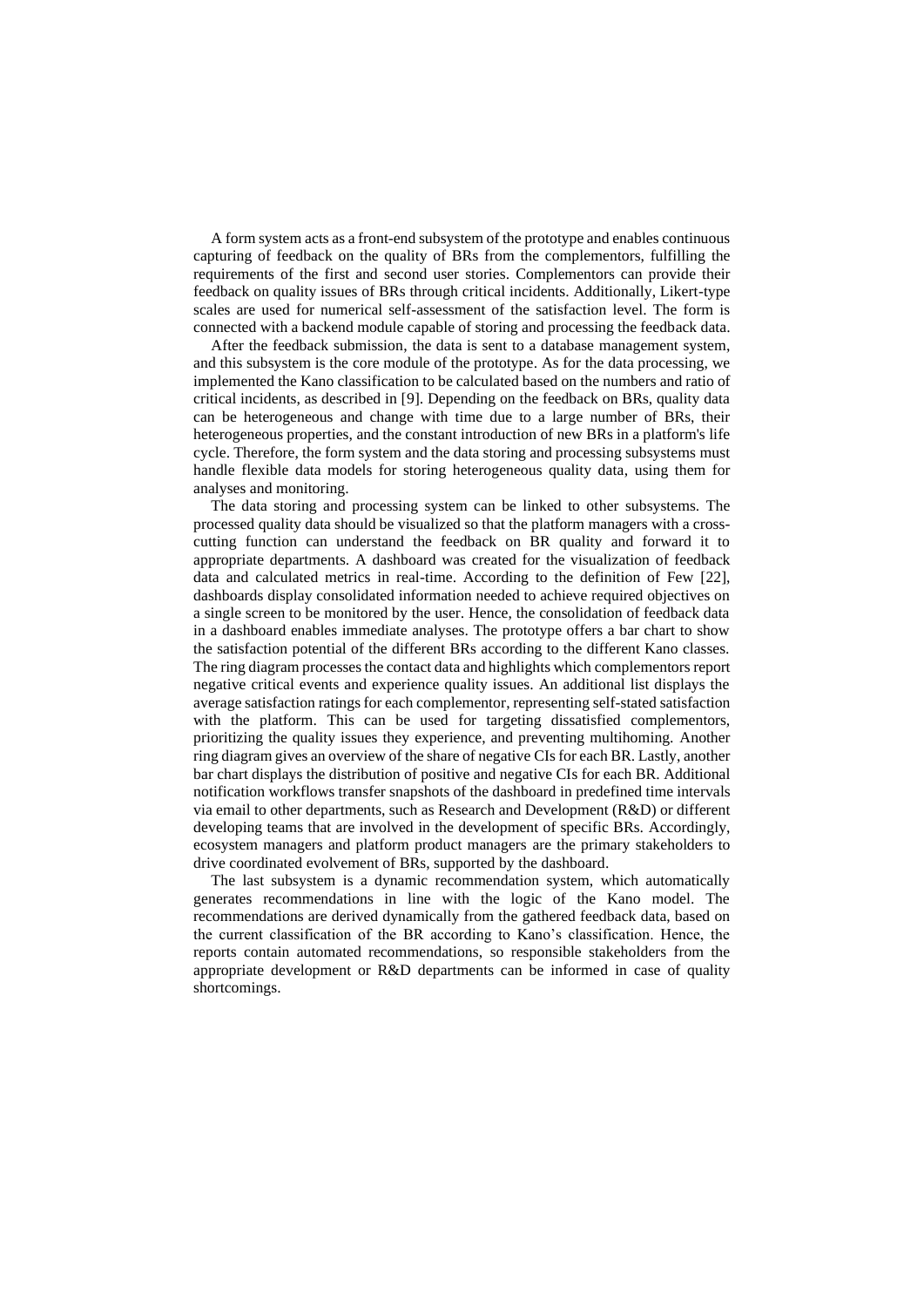## **4 Evaluation**

The real-world value of the prototype was evaluated in moderated group discussions with representatives from different departments of 10 IIoT platform companies. Workshops aimed to obtain qualitative feedback from practitioners on the problemsolving capability of the prototype. During the workshops, the researcher demonstrated the functionalities of the prototype and explained the relationship between the presented submodules. The value was confirmed because, during the workshops, only one IIoT platform provider confirmed that it could automatically evaluate platform feedback from various sources (including support forums) using a system developed in-house. Functional suggestions for improvement included the request for extensive complementor segmentation, which is already partially implemented into the dashboard design. In general, however, the term "boundary resources" was criticized as being unknown in practice and requiring too much explanation before gathering feedback. Difficulties in understanding were suspected both with complementors and with the company's own sales department, which is in contact with complementors. Nevertheless, we have deliberately not replaced the term "boundary resources" to maintain scientific rigor and to carry the knowledge about the concept of boundary resources into practice.

#### **5 Results and Outlook**

The conducted work fits into the exploratory prototyping due to the objective of prototypical implementation. In particular, design decisions are evaluated and examined during the exploratory prototyping. The developed systems contain a reduced range of functionalities of a real system that can be used for a follow-up development of a market-ready platform ecosystem management software. A software system enabling the quality management of a holistic BR portfolio is expected to be superior compared to the market-ready approaches mentioned in section 3. In its current state, the prototype offers potential for future development. The prototype can be extended to include other metrics for evaluating the quality of BR or the satisfaction of complementors. Besides, functionalities for automated monitoring of API error codes or other crash reports can be collected and evaluated automatically. Developer portals and other feedback channels of a platform provider can be connected to track more quality issues by further development of the prototype. Text mining technologies can be applied to feedback data from developer forums or social media [23] to identify quality problems with the BRs discussed there more quickly. In addition, the interdependence of individual resources is not currently implemented in the recommendations of the reports or the dashboard. An overall BR-Quality-Index is also not calculated. Lastly, potential barriers to reporting feedback from complementary BR users have not been explored. This potential limitation requires both empirical research and enhancement of the prototype with reward mechanisms to improve the use of a feedback-based quality management system for BR by complementors in a platform ecosystem, as the current development state does not contain notification workflows for complementors compared to replied and closed threads in developer forums.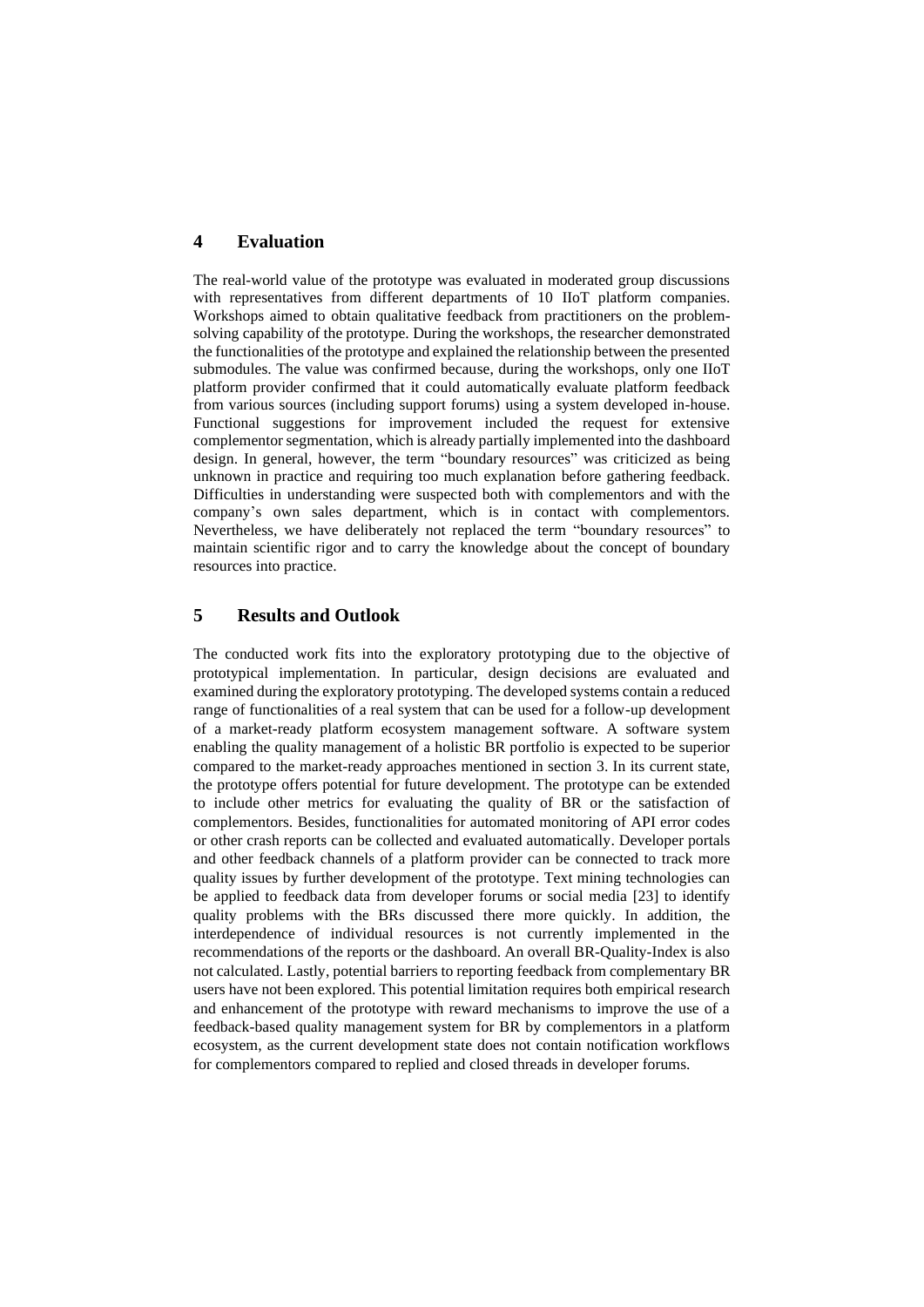#### **References**

- 1. Cusumano, M.A., Gawer, A., Yoffie, D.B.: The Business of Platforms: Strategy in the Age of Digital Competition, Innovation, and Power. HarperBusiness, New York (2019)
- 2. Kapoor, R.: Ecosystems: broadening the locus of value creation. J. of Org. Des. 7:12, 1-16 (2018)
- 3. West, J., O'Mahony, S.: The role of participation architecture in growing sponsored open source communities. Ind. and Innov. 15(2), 145–168 (2008)
- 4. Karhu, K., Gustafsson, R., Lyytinen, K.: Exploiting and Defending Open Digital Platforms with Boundary Resources: Android's Five Platform Forks. Inf. Syst. Res. 29:2, 479–497 (2018)
- 5. Hein, A., Weking, J., Schreieck, M. et al.: Value co-creation practices in business-tobusiness platform ecosystems. Electron. Markets 29, 503–518 (2019)
- 6. Ghazawneh, A., Henfridsson, O.: Governing third-party development through platform boundary resources. In: Proceedings of the 31st International Conference on Information Systems, pp. 1-18. (2010)
- 7. Dal Bianco, V., Myllärniemi, V., Komssi, M., and Raatikainen, M.: The Role of Platform Boundary Resources in Software Ecosystems: A Case Study. In: Software Architect. IEEE/IFIP Conf., pp. 11-20. (2014)
- 8. Ofe, A. H.: Building a Platform's User Base: An Investigation of Value-driven Lock-ins in Digital Service Innovation. In: Proceedings of the 24th American Conference on Information Systems, pp. 1-10. (2018)
- 9. Petrik, D., Herzwurm, G.: Boundary Resources for IIoT Platforms a Complementor Satisfaction Study. In: Proceedings of the 41st International Conference on Information Systems, pp. 1-17. (2020)
- 10. Rochet, J.-C., Tirole, J.: Platform Competition in Two-sided Markets. Journal of the European economic association 1.4, 990-1029 (2003)
- 11. Delone, W. H., Mclean, E. R.: Information Systems Success: The Quest for the Dependent Variabl. Inf. Sys. Research 3:1, 60-95 (1992)
- 12. Bhattacherjee, A.: Understanding Information Systems Continuance: An Expectation-Confirmation Model. MIS Q. 25:3, 351-370 (2001)
- 13. Hevner, A.R., March, S.T., Park, J., Ram, S.: Design Science in Information Systems Research. MIS Q. 28, 75–105 (2004)
- 14. Hayes, B. E.: Measuring Customer Satisfaction and Loyalty. Survey Design, Use, and Statistical Analysis Methods. Quality Press, Milwaukee (2008)
- 15. Matzler, K., Sauerwein, E.: The factor structure of customer satisfaction: an empirical test of the importance grid and the penalty-reward-contrast analysis. Int. J. of Serv. Ind. Man. 13:4, 314-332 (2002)
- 16. Mikulic, J., Prenezac, D.: A critical review of techniques for classifying quality attributes in the Kano model. Manag. Serv. Qual.: An Int. J. 21:1, 46-66 (2011)
- 17. Brüggemann, H., Bremer, P.: Grundlagen Qualitätsmanagement. Springer, Wiesbaden  $(2015)$
- 18. Mathijssen, M., Overeem, M., Jansen, S.: Identification of practices and capabilities in API management: a systematic literature review. Technical report, Utrecht University (2020)
- 19. Petrik, D., Herzwurm, G.: iIoT Ecosystem Development through Boundary Resources: a Siemens MindSphere Case Study. In: Proceedings of the International Workshop on Software-intensive Business, pp. 1-6. ACM, New York (2019)
- 20. Uddin, G., Robillard, M. P.: How API Documentation Fails. IEEE Software, 32:4, 68-75 (2015)